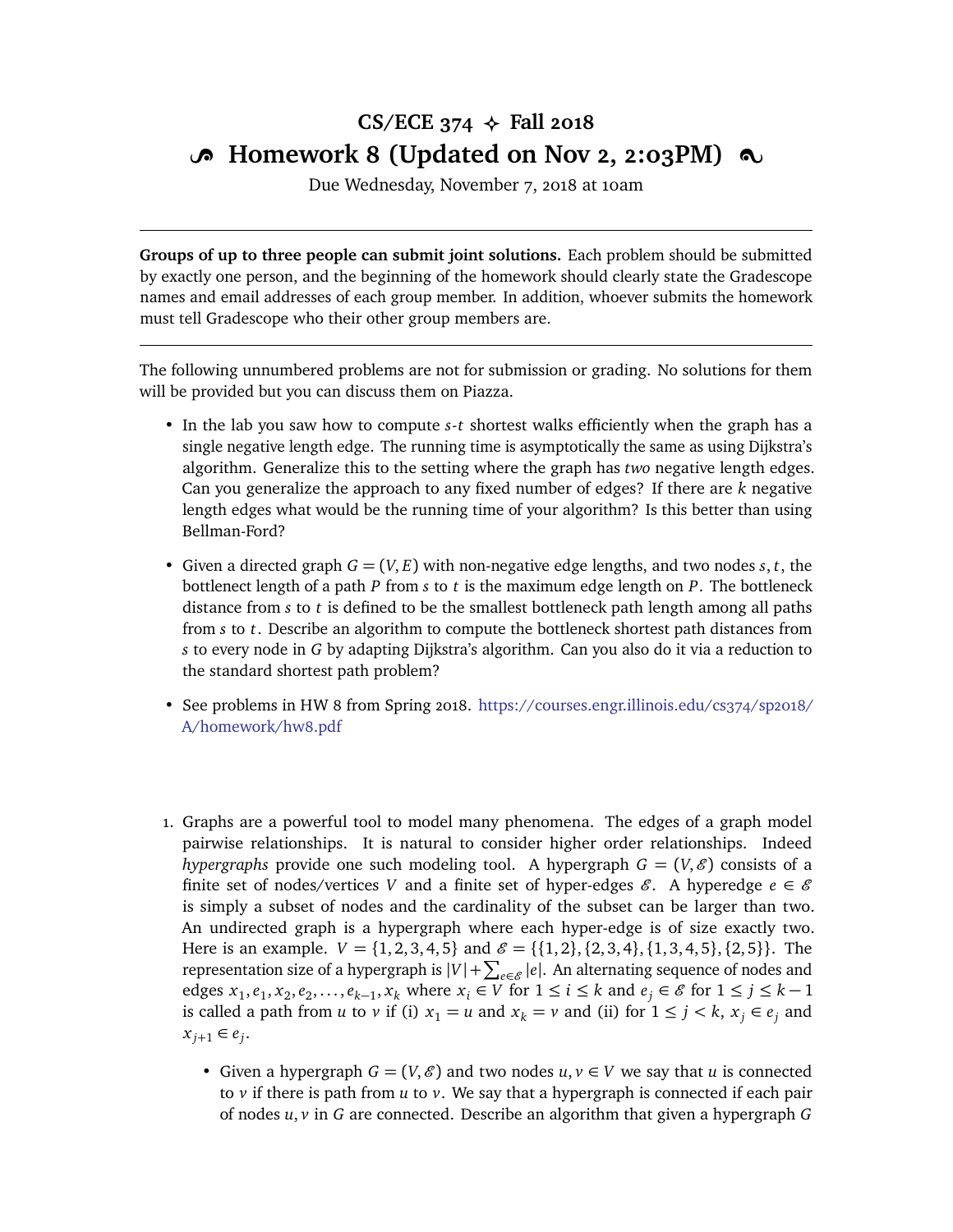checks whether *G* is connected in linear time. In essense describe a reduction of this problem to the standard graph connectivity problem. You need to prove the correctness of your algorithm.

- Suppose we want to quickly spread a message from one person to another person during an emergency on a social network called AppsWhat which is organized as a collection of groups. Messages sent by a group member are broadcast to the entire group. AppsWhat knows the members and the list of groups on its service. The goal is to find the fewest messages that need to be sent such that a person *u* can reach a person *v*. Model this problem using hypergraphs and describe a linear-time algorithm for it. No proof necessary for this part.
- 2. Let  $G = (V, E)$  be a directed graph with edge lengths that can be negative. Let  $\ell(e)$  denote the length of edge  $e \in E$  and assume it is an integer. Assume you have a shortest path tree *T* rooted at a source node *s* that contains all the nodes in *V*. You also have the distance values  $d(s, u)$  for each  $u \in V$  in an array (thus, you can access the distance from *s* to *u* in *O*(1) time). Note that the existence of *T* implies that *G* does not have a negative length cycle.
	- Let  $e = (p,q)$  be an edge of G that is *not* in T. Show how to compute in  $O(1)$  time the smallest integer amount by which we can decrease  $\ell(e)$  before *T* is not a valid shortest path tree in *G*. Briefly justify the correctness of your solution.
	- Let  $e = (p,q)$  be an edge in the tree *T*. Show how to compute in  $O(m+n)$  time the smallest integer amount by which we can increase  $\ell(e)$  such that *T* is no longer a valid shortest path tree. Your algorithm should output  $\infty$  if no amount of increase will change the shortest path tree. Briefly justify the correctness of your solution.

The example below may help you. The dotted edges form the shortest path tree *T* and the distances to the nodes from *s* are shown inside the circles. For the first part consider an edge such as (*b*, *d*) and for the second part consider an edge such as (*f* , *e*).



3. Since you are taking an algorithms class you decided to create a fun candy hunting game for Halloween. You set up a maze with one way streets that can be thought of as a directed graph  $G = (V, E)$ . Each node *v* in the maze has  $w(v)$  amount of candy located at *v*.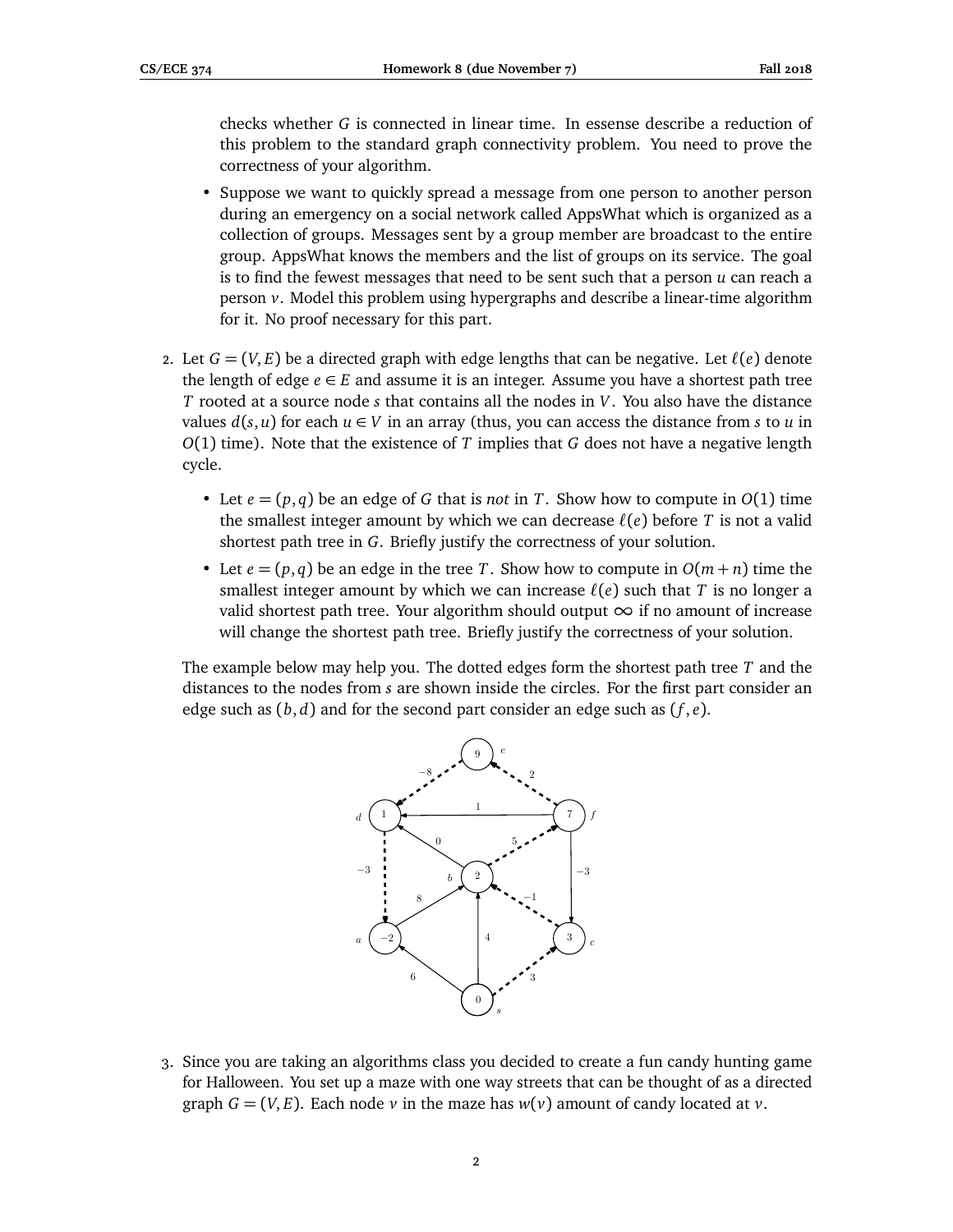- Each of your friends, starting at a given node *s*, has to figure out the maximum amount of candy they can collect. Note that candy at node *v* can be collected only once even if the node *v* is visited again on the way to some other place.
- Your friends complain that they can collect more candy if they get to choose the starting node. You agree to their their request and ask them to maximize the amount of candy they can collect starting at any node they choose.

Before you ask your friends to solve the game you need to know how to do it yourself! Describe efficient algorithms for both variants. Ideally your algorithm should run in linear time. *Hint:* Consider what happens if *G* is strongly connected and if it is a DAG.

No proof necessary if you use reductions to standard algorithms via graph transformations and simple steps. Otherwise you need to prove the correctness.

- 4. **Not to submit but strongly encouraged to solve:** Let  $G = (V, E)$  a directed graph with non-negative edge lengths. Let  $R \subset E$  and  $B \subset E$  be red and blue edges (the rest are not colored). Given *s*, *t* and integers  $h_r$  and  $h_b$  describe an efficient algorithm to find the length of a shortest *s*-*t* path that contains at most  $h_r$  red edges and at most  $h_b$  blue edges.
- 5. **Not to submit but strongly encouraged to solve:** Read the notes to see the connection between DP and DAGs. Solve the McKing problem from HW 7 via a reduction to a shortest path problem on DAGs without invoking DP.

## **Solved Problem**

4. Although we typically speak of "the" shortest path between two nodes, a single graph could contain several minimum-length paths with the same endpoints.



Four (of many) equal-length shortest paths.

Describe and analyze an algorithm to determine the *number* of shortest paths from a source vertex *s* to a target vertex *t* in an arbitrary directed graph *G* with weighted edges. You may assume that all edge weights are positive and that all necessary arithmetic operations can be performed in *O*(1) time.

[Hint: Compute shortest path distances from *s* to every other vertex. Throw away all edges that cannot be part of a shortest path from *s* to another vertex. What's left?]